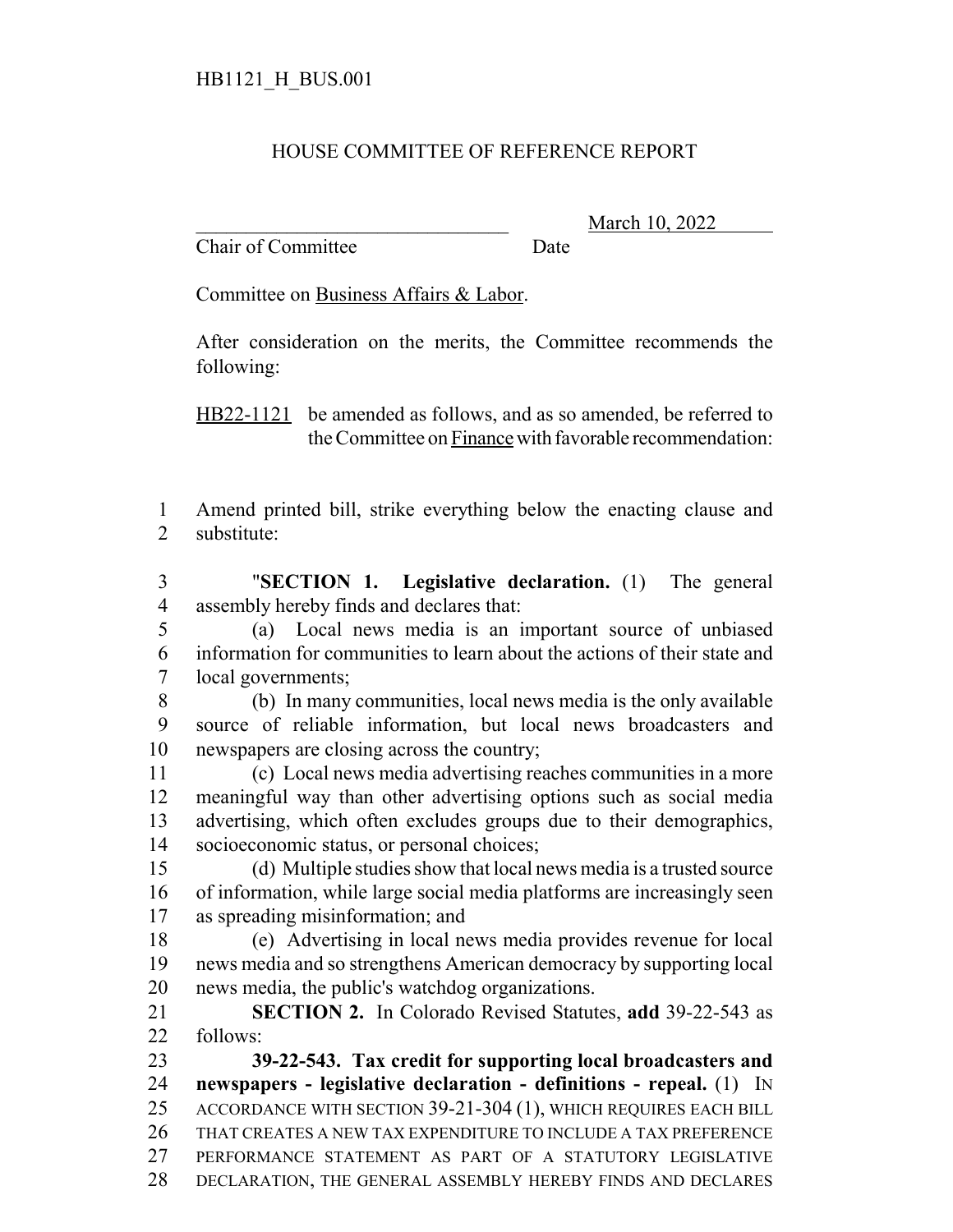THAT:

 (a) THE GENERAL LEGISLATIVE PURPOSES OF THE TAX CREDITS ALLOWED BY THIS SECTION ARE:

 (I) TO INDUCE CERTAIN DESIGNATED BEHAVIOR BY TAXPAYERS, SPECIFICALLY PURCHASING ADVERTISING FROM LOCAL BROADCASTERS AND IN LOCAL NEWSPAPERS; AND

 (II) TO PROVIDE TAX RELIEF TO TAXPAYERS WHO PURCHASE ADVERTISING FROM LOCAL BROADCASTERS AND IN LOCAL NEWSPAPERS.

 (b) THE SPECIFIC LEGISLATIVE PURPOSE OF THE TAX CREDITS ALLOWED BY THIS SECTION IS TO SUPPORT LOCAL BROADCASTERS AND NEWSPAPERS BY ENCOURAGING TAXPAYERS TO PURCHASE ADVERTISING FROM LOCAL BROADCASTERS AND IN LOCAL NEWSPAPERS. IN ORDER TO ALLOW THE GENERAL ASSEMBLY AND THE STATE AUDITOR TO MEASURE 14 THE EFFECTIVENESS OF THE CREDITS, THE DEPARTMENT OF REVENUE SHALL REQUIRE EACH TAXPAYER WHO CLAIMS THE CREDIT TO SUBMIT A CERTIFICATION FORM VERIFYING THAT THEY QUALIFY FOR THE CREDIT AND IDENTIFYING EACH LOCAL BROADCASTER OR NEWSPAPER THAT THEY PURCHASED ADVERTISING FROM.

 (2) AS USED IN THIS SECTION, UNLESS THE CONTEXT OTHERWISE REQUIRES:

 (a) "ADVERTISING" MEANS PROVIDING CONSIDERATION FOR THE PUBLICATION, DISSEMINATION, SOLICITATION, OR CIRCULATION OF VISUAL, AURAL, SPOKEN, OR WRITTEN COMMUNICATION TO DIRECTLY OR INDIRECTLY INDUCE ANY PERSON TO PURCHASE A GOOD OR SERVICE.

(b) "DISQUALIFIED ORGANIZATION" MEANS ANY ORGANIZATION:

26 (I) DESCRIBED IN SECTION 501 (c)(4) OF THE INTERNAL REVENUE CODE AND EXEMPT FROM TAXATION UNDER SECTION 501 (a) OF THE 28 INTERNAL REVENUE CODE;

**(II) DESCRIBED IN SECTION 527 OF THE INTERNAL REVENUE CODE;** OR

 (III) OWNED OR CONTROLLED BY ONE OR MORE ORGANIZATIONS DESCRIBED IN THIS SUBSECTION (2)(b).

 (c) "ELIGIBLE SMALL BUSINESS" MEANS A BUSINESS WITH FEWER THAN FIFTY EMPLOYEES.

 (d) "LOCAL BROADCASTER" MEANS A BROADCAST ENTITY LICENSED BY THE FEDERAL COMMUNICATIONS COMMISSION THAT:

 (I) PRIMARILY SERVES THE NEEDS OF THE STATE OF COLORADO OR A REGIONAL OR LOCAL COMMUNITY WITHIN COLORADO WITH NEWS, WEATHER, AND EMERGENCY INFORMATION;

 (II) PRIMARILY HAS CONTENT DERIVED FROM PRIMARY SOURCES RELATING TO NEWS AND CURRENT EVENTS;

 (III) EMPLOYS AT LEAST ONE JOURNALIST WHO RESIDES IN COLORADO AND WHO REGULARLY GATHERS, COLLECTS, PHOTOGRAPHS,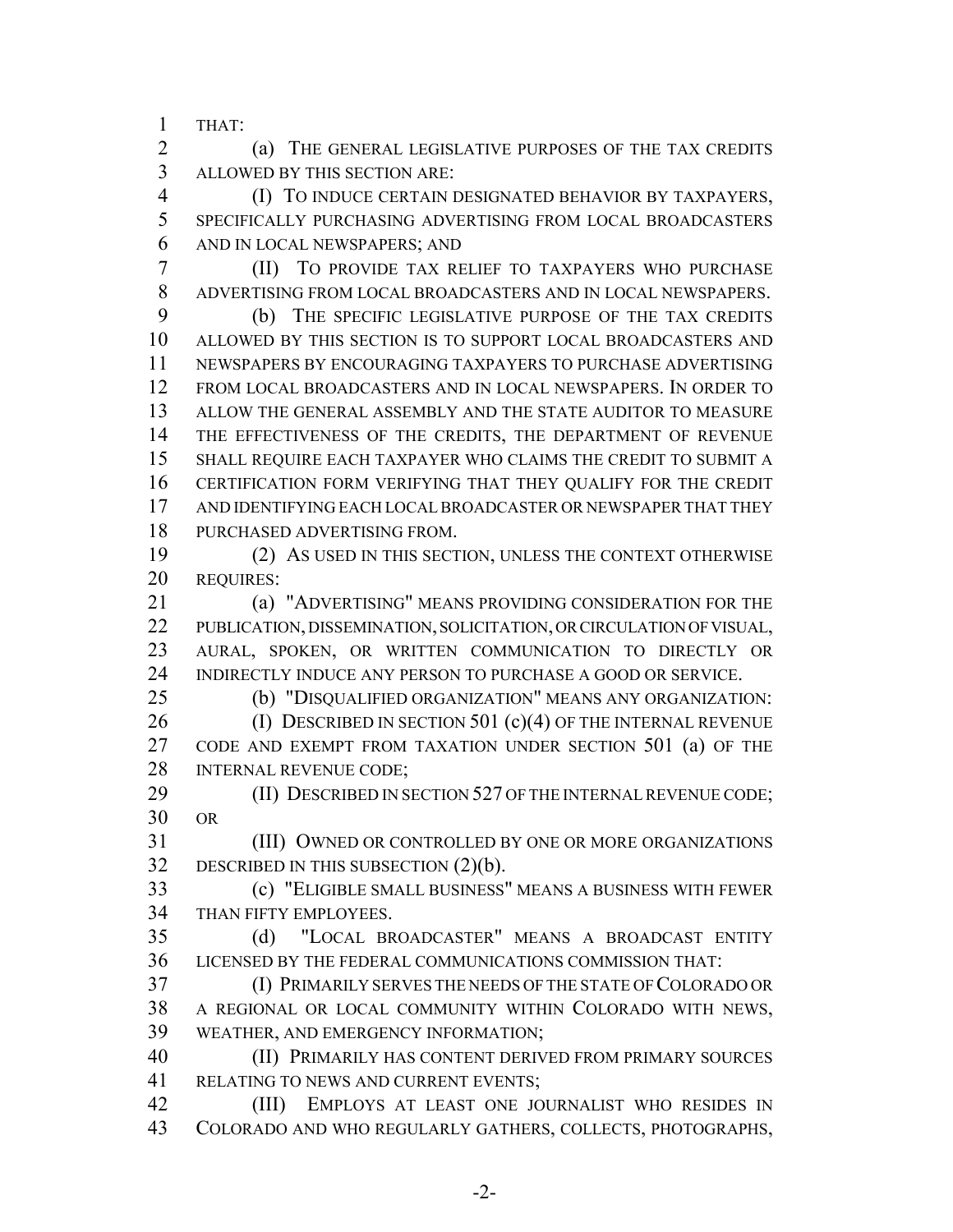RECORDS, WRITES, OR REPORTS NEWS OR INFORMATION THAT CONCERNS LOCAL EVENTS OR OTHER MATTERS OF LOCAL PUBLIC INTEREST; (IV) IS COVERED BY MEDIA LIABILITY INSURANCE; (V) DISCLOSES ITS OWNERSHIP TO THE PUBLIC; AND (VI) IS NEITHER A DISQUALIFIED ORGANIZATION NOR AN ORGANIZATION THAT RECEIVED MORE THAN FIFTY PERCENT OF ITS GROSS RECEIPTS IN THE PREVIOUS TAX YEAR FROM DISQUALIFIED ORGANIZATIONS. (e) "LOCAL NEWSPAPER" MEANS A PRINT OR DIGITAL PUBLICATION THAT: (I) PRIMARILY SERVES THE NEEDS OF THE STATE OF COLORADO OR A REGIONAL OR LOCAL COMMUNITY WITHIN COLORADO; (II) PRIMARILY HAS CONTENT DERIVED FROM PRIMARY SOURCES 14 RELATING TO NEWS AND CURRENT EVENTS; (III) EMPLOYS AT LEAST ONE JOURNALIST WHO RESIDES IN COLORADO AND WHO REGULARLY GATHERS, COLLECTS, PHOTOGRAPHS, RECORDS, WRITES, OR REPORTS NEWS OR INFORMATION THAT CONCERNS LOCAL EVENTS OR OTHER MATTERS OF LOCAL PUBLIC INTEREST; (IV) IS COVERED BY MEDIA LIABILITY INSURANCE; 20 (V) DISCLOSES ITS OWNERSHIP TO THE PUBLIC; AND (VI) IS NEITHER A DISQUALIFIED ORGANIZATION NOR AN ORGANIZATION THAT RECEIVED MORE THAN FIFTY PERCENT OF ITS GROSS RECEIPTS IN THE PREVIOUS TAX YEAR FROM DISQUALIFIED ORGANIZATIONS. (3) FOR INCOME TAX YEARS BEGINNING ON OR AFTER JANUARY 1, 2023, BUT BEFORE JANUARY 1, 2028, AN ELIGIBLE SMALL BUSINESS IS ALLOWED A CREDIT AGAINST THE INCOME TAXES IMPOSED BY THIS ARTICLE 22 IN AN AMOUNT EQUAL TO FIFTY PERCENT, NOT TO EXCEED TWO THOUSAND FIVE HUNDRED DOLLARS, OF THE TOTAL AMOUNT PAID BY THE ELIGIBLE SMALL BUSINESS TO A LOCAL BROADCASTER OR NEWSPAPER FOR ADVERTISING IN COLORADO AND IN CONNECTION WITH A NEWS-RELATED PORTION OF A BROADCAST OR A NEWS-RELATED PUBLICATION. (4) TO QUALIFY FOR THE CREDIT PROVIDED BY THIS SECTION, A TAXPAYER SHALL SUBMIT A CERTIFICATION FORM, WHICH MAY BE PROVIDED BY EACH LOCAL BROADCASTER OR NEWSPAPER THAT THE TAXPAYER PURCHASED ADVERTISING FROM, WITH THE TAXPAYER'S INCOME TAX RETURN FORM.A LOCAL BROADCASTER OR NEWSPAPER THAT PROVIDES A CERTIFICATION FORM MUST CERTIFY THAT THE TAXPAYER HAS SATISFIED THE REQUIREMENTS FOR ALLOWANCE OF A TAX CREDIT AS SPECIFIED IN THIS SECTION AND IDENTIFY THE LOCAL BROADCASTER OR NEWSPAPER THAT THE TAXPAYER PURCHASED ADVERTISING FROM. 42 (5) IF THE AMOUNT OF A CREDIT UNDER THIS SECTION EXCEEDS A TAXPAYER'S ACTUAL TAX LIABILITY FOR AN INCOME TAX YEAR, THE